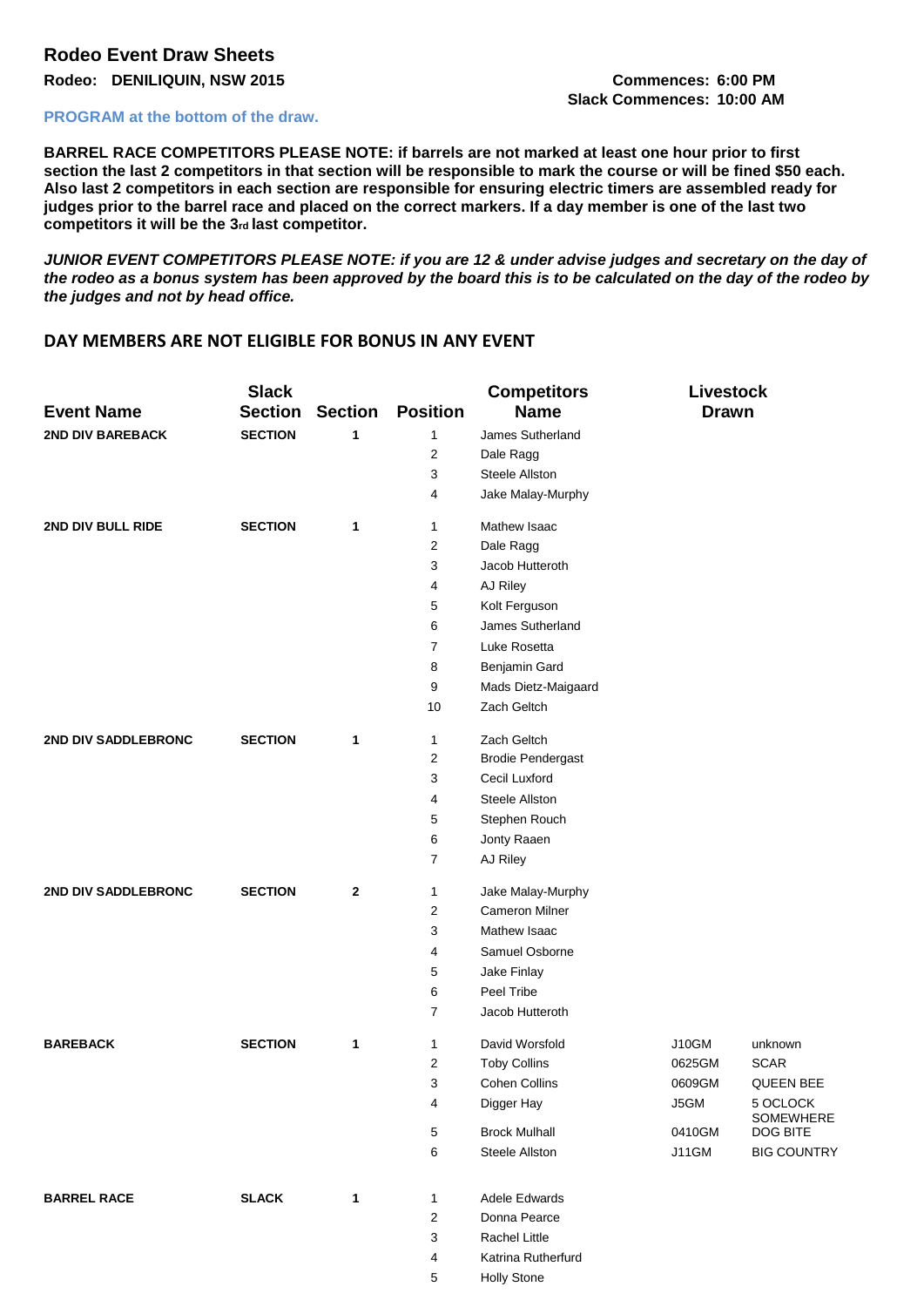|                         |                |              | 6                       | Sarah Hoare               |
|-------------------------|----------------|--------------|-------------------------|---------------------------|
|                         |                |              | 7                       | Leslie Moore              |
|                         |                |              | 8                       | Lyn Collins               |
|                         |                |              | 9                       | Deanne O'Donoghue         |
|                         |                |              | 10                      | Stephanie Gard            |
|                         |                |              | 11                      | Jamie Cottam              |
|                         |                |              | 12                      | Jamie-Lee Williams        |
|                         |                |              | 13                      | Jill Lyons                |
|                         |                |              | 14                      | Ariana Varschetti         |
|                         |                |              | 15                      | Jenny Heath               |
|                         |                |              | 16                      | Amanda Tielen             |
|                         |                |              |                         |                           |
| <b>BARREL RACE</b>      | <b>SECTION</b> | 1            | $\mathbf{1}$            | Cherie O'Donoghue         |
|                         |                |              | $\overline{\mathbf{c}}$ | Laine Seary               |
|                         |                |              | 3                       | <b>Bridey Jonas</b>       |
|                         |                |              | 4                       | Candy Michaelis           |
|                         |                |              | 5                       | Shianne O'Donoghue-Kent   |
|                         |                |              | 6                       | Tamara Walker             |
|                         |                |              | 7                       | Jody Batchelor            |
|                         |                |              | 8                       | <b>Tenielle Middleton</b> |
|                         |                |              | 9                       | Jackie Haebich            |
|                         |                |              | 10                      | Jane Fay                  |
|                         |                |              | 11                      | Abbey Moss                |
|                         |                |              | 12                      | <b>Teneille Little</b>    |
|                         |                |              | 13                      | Dusty McPhee              |
|                         |                |              | 14                      | Wendy Caban               |
|                         |                |              | 15                      | Veronica Luxford          |
|                         |                |              | 16                      | Vicki Schiller            |
|                         |                |              | 17                      | Trish Johnston            |
|                         |                |              |                         |                           |
| <b>BREAKAWAY ROPING</b> | <b>SLACK</b>   | 1            | 1                       | <b>Ryley Menz</b>         |
|                         |                |              | 2                       | Sarah Hoare               |
|                         |                |              | 3                       | Jamie-Lee Williams        |
|                         |                |              | 4                       | Latteliah DeSpirt         |
|                         |                |              | 5                       | Stephanie Gard            |
|                         |                |              | 6                       | Leslie Moore              |
|                         |                |              | $\overline{7}$          | Jill Lyons                |
|                         |                |              | 8                       | Skye Evans                |
|                         |                |              | 9                       | Melanie Drysdale          |
|                         |                |              | 10                      | Ariana Varschetti         |
|                         |                |              | 11                      | <b>Brittany Adams</b>     |
|                         |                |              |                         |                           |
| <b>BREAKAWAY ROPING</b> | <b>SLACK</b>   | $\mathbf{2}$ | 1                       | Jenny Heath               |
|                         |                |              | 2                       | Amanda Watson             |
|                         |                |              | 3                       | Karen Kapeller            |
|                         |                |              | 4                       | Rebecca Van Houten        |
|                         |                |              | 5                       | Vicki Schiller            |
|                         |                |              | 6                       | Nikki Reynolds            |
|                         |                |              | $\overline{7}$          | <b>Tenielle Middleton</b> |
|                         |                |              | 8                       | Danielle Marshall         |
|                         |                |              | 9                       | Veronica Luxford          |
|                         |                |              | 10                      | Jamie Cottam              |
|                         |                |              | 11                      | Yvonne Emerson            |
|                         |                |              |                         |                           |
| <b>BREAKAWAY ROPING</b> | <b>SECTION</b> | $\mathbf{1}$ | 1                       | Cherie O'Donoghue         |
|                         |                |              | 2                       | Tracey Pohlman            |
|                         |                |              | 3                       | Karen Fish Jnr            |
|                         |                |              | 4                       | Shianne O'Donoghue-Kent   |
|                         |                |              | 5                       | Wendy Caban               |
|                         |                |              | 6                       | Christie Bavistock        |
|                         |                |              | 7                       | <b>Candice Douglass</b>   |
|                         |                |              | 8                       | Jane Fay                  |
|                         |                |              | 9                       | Casey-Lee Collins         |
|                         |                |              |                         |                           |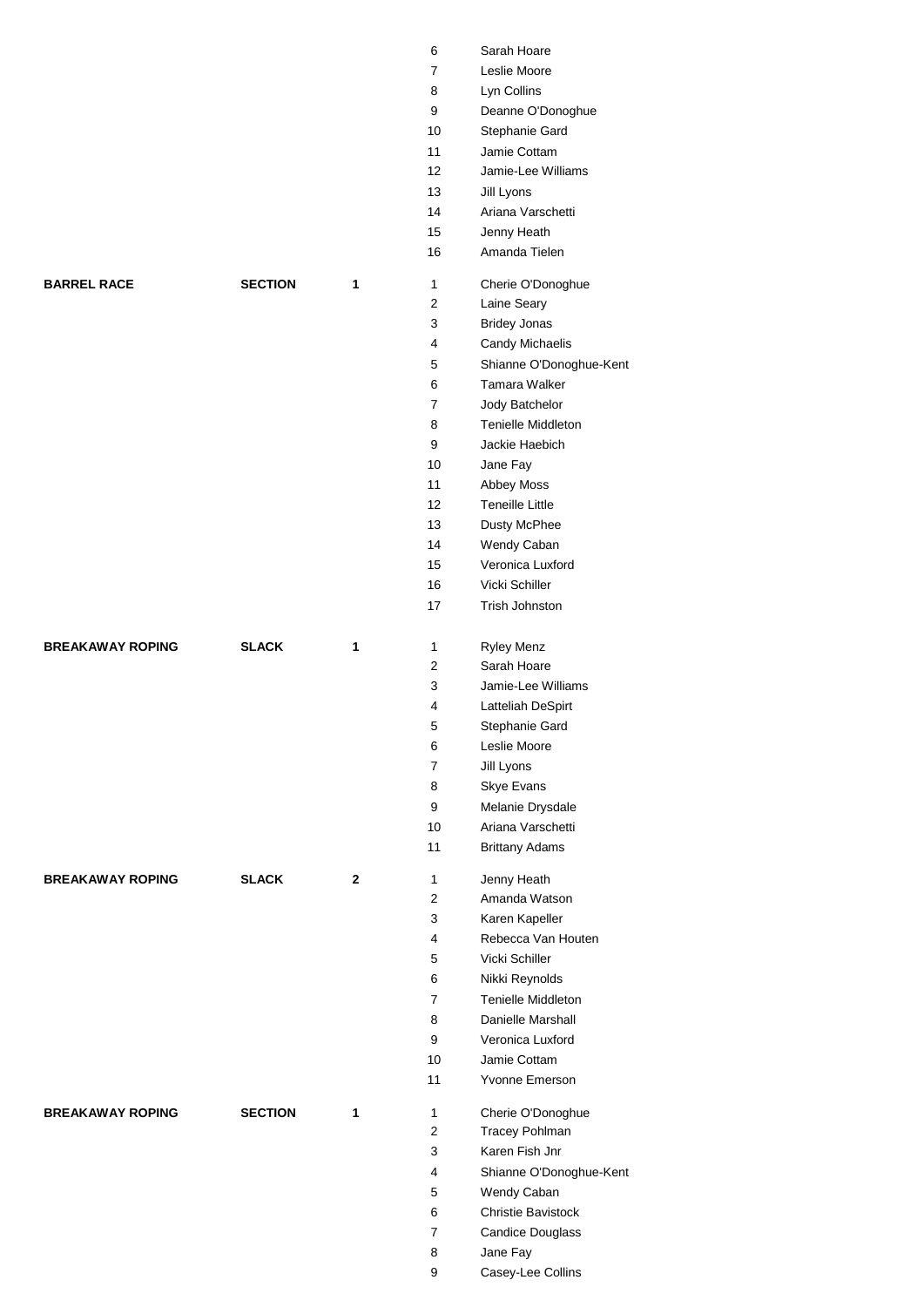|                           |                |              | 10               | Anna McPhee                    |                   |                            |
|---------------------------|----------------|--------------|------------------|--------------------------------|-------------------|----------------------------|
| <b>BULL RIDE</b>          | <b>SECTION</b> | 1            | 1                | Luke Fielder                   | 904 GM            | <b>OUTBACK</b>             |
|                           |                |              | $\overline{c}$   | <b>Matthew Sheather</b>        | 85 GM             | Unknown                    |
|                           |                |              | 3                | <b>Toby Collins</b>            | M <sub>2</sub> GM | <b>STUMPY</b>              |
|                           |                |              | 4                | Thomas Durbidge                | 913 GM            | WHAT U DOIN                |
|                           |                |              | 5                | Sam Champ                      | M3 GM             | <b>TORO TRICKS</b>         |
|                           |                |              | 6                | <b>Matthew Pfingst</b>         | 106 GM            | <b>ICE MAN</b>             |
| <b>JUNIOR BARREL RACE</b> | <b>SLACK</b>   | 1            | 1                | <b>Brandee Ferguson</b>        |                   |                            |
|                           |                |              | $\overline{c}$   | Madison Gallagher              |                   |                            |
|                           |                |              | 3                | <b>Ellie Gard</b>              |                   |                            |
|                           |                |              | 4                | Dusty McPhee                   |                   |                            |
|                           |                |              | 5                | Mackenzie Raaen                |                   |                            |
|                           |                |              | 6                | Abbey Moss                     |                   |                            |
|                           |                |              | $\overline{7}$   | Halana Haber                   |                   |                            |
|                           |                |              | 8                | Georgie Kapeller               |                   |                            |
|                           |                |              | 9                | <b>Bridget Rutherford</b>      |                   |                            |
|                           |                |              | 10               | Cade Ferguson                  |                   |                            |
|                           |                |              | 11               | Sara Hales                     |                   |                            |
| <b>JUNIOR BARREL RACE</b> | <b>SECTION</b> | 1            | 1                | Tamika Robinson                |                   |                            |
|                           |                |              | $\overline{2}$   | Dakota Coombe                  |                   |                            |
|                           |                |              | 3                | Sunni Kenny                    |                   |                            |
|                           |                |              | 4                | Dana Johnson                   |                   |                            |
|                           |                |              | 5                | <b>Brittany Adams</b>          |                   |                            |
|                           |                |              | 6                | Montana O'Donoghue-Kent        |                   |                            |
|                           |                |              | $\overline{7}$   | Abbey-May Shegog               |                   |                            |
|                           |                |              | 8                | <b>Brooke Austin</b>           |                   |                            |
|                           |                |              | 9                | Madalynn Cromack               |                   |                            |
|                           |                |              | 10               | Jasmine Diffey                 |                   |                            |
|                           |                |              | 11               | <b>Brooke Simpkin</b>          |                   |                            |
| <b>ROPE AND TIE</b>       | <b>SLACK</b>   | 1            | 1                | Kolt Ferguson                  |                   |                            |
|                           |                |              | $\boldsymbol{2}$ | <b>Cameron Milner</b>          |                   |                            |
|                           |                |              | 3                | <b>Terry Evison</b>            |                   |                            |
| <b>ROPE AND TIE</b>       | <b>SECTION</b> | 1            | 1                | William Blackwood              |                   |                            |
|                           |                |              | 2                | <b>Glen W Perkins</b>          |                   |                            |
|                           |                |              | 3                | Clancy Middleton Jnr           |                   |                            |
|                           |                |              | 4                | <b>Stuart McGuire-Spalding</b> |                   |                            |
|                           |                |              | 5                | Luke Hamilton                  |                   |                            |
| <b>ROPE AND TIE</b>       | <b>SECTION</b> | $\mathbf{2}$ | $\mathbf{1}$     | Lee Kimber                     |                   |                            |
|                           |                |              | 2                | Michael Reynolds               |                   |                            |
|                           |                |              | 3                | <b>Brody Moss</b>              |                   |                            |
|                           |                |              | 4                | Paul Emerson                   |                   |                            |
| <b>SADDLE BRONC</b>       | <b>SECTION</b> | 1            | 1                | <b>Heath Chalmers</b>          | <b>J801GM</b>     | <b>KERRYS PET</b>          |
|                           |                |              | $\overline{2}$   | <b>Mark Collins</b>            | J23GM             | <b>ANNA CREEK</b>          |
|                           |                |              | 3                | <b>Michael Maher</b>           | 042GM             | <b>CAJOUN LADY</b>         |
|                           |                |              | 4                | <b>Toby Collins</b>            | 0225GM            | PRETTY WOMAN               |
|                           |                |              | 5                | <b>Cameron Webster</b>         | J48GM             | SPINIFEX BOY               |
|                           |                |              | 6                | Dean Oliver                    | 500GM             | <b>LITTLE WARRIOR</b>      |
|                           |                |              | $\overline{7}$   | John McNamee                   | <b>J804GM</b>     | <b>WACO TEXAS</b>          |
|                           |                |              | 8                | Clayton Hoch                   | J89GM             | GYPSY GOLD                 |
|                           |                |              | 9                | Adrian Chong                   | 0101GM            | <b>CORRYONG KID</b>        |
|                           |                |              | 10               | Tom Knight                     | 0402GM            | <b>CAJOUN MAN</b>          |
|                           |                |              | 11               | Allan Powell                   | 025GM             | CHEYENE TOP<br><b>GIRL</b> |
| <b>STEER WRESTLING</b>    | <b>SLACK</b>   | 1            | 1                | <b>Cameron Milner</b>          |                   |                            |
|                           |                |              | 2                | Gene McDonald                  |                   |                            |
|                           |                |              | 3                | Dean Hensley                   |                   |                            |
|                           |                |              | 4                | William Blackwood              |                   |                            |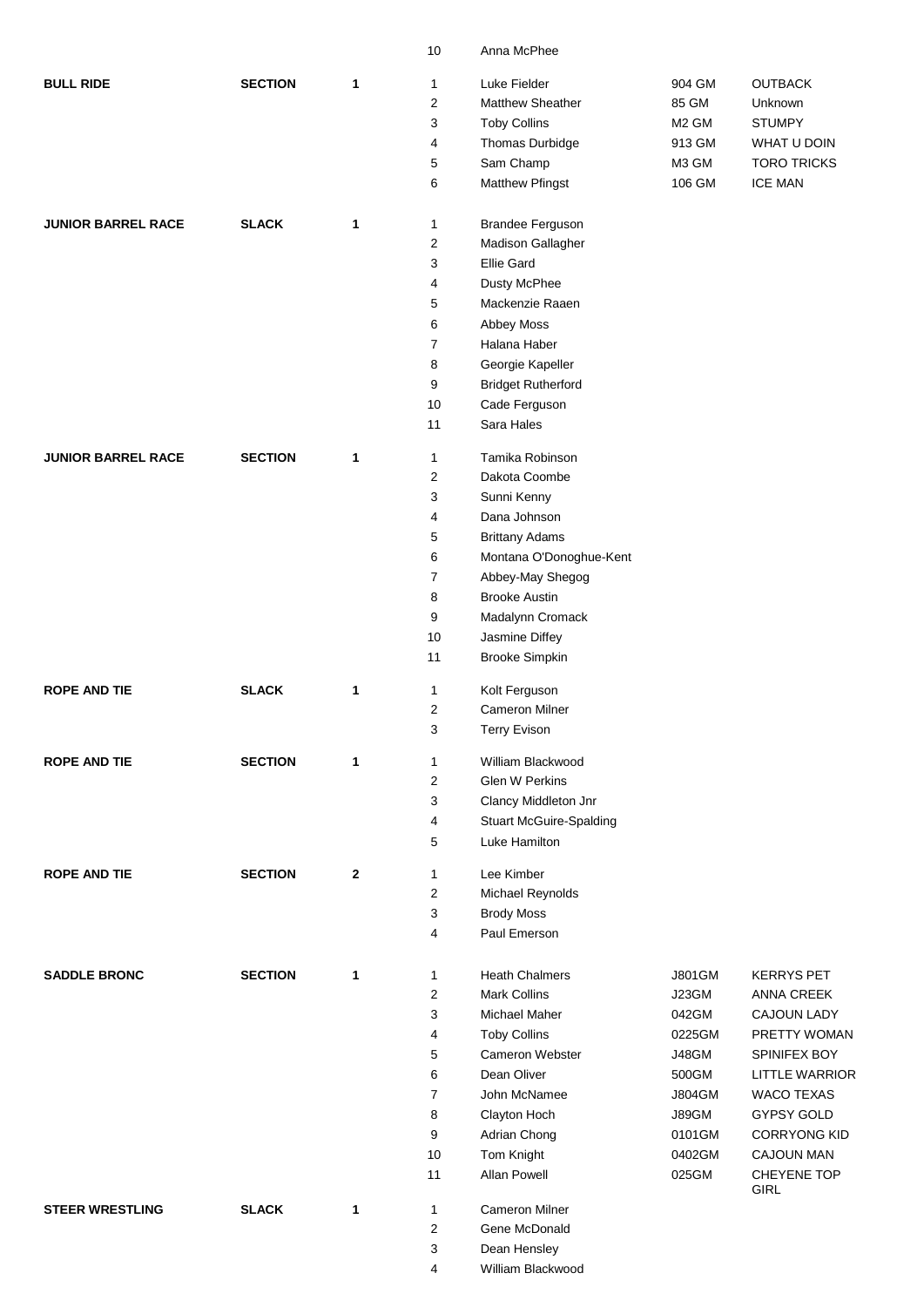|                        |                |              | 5              | Cameron Bell                                          |
|------------------------|----------------|--------------|----------------|-------------------------------------------------------|
|                        |                |              | 6              | Rinsie Jamieson                                       |
|                        |                |              | $\overline{7}$ | <b>Terry Evison</b>                                   |
|                        |                |              | 8              | Mark Patterson                                        |
| <b>STEER WRESTLING</b> | <b>SECTION</b> | 1            | $\mathbf{1}$   | Gavin Walker                                          |
|                        |                |              | 2              | Glenn Lefoe                                           |
|                        |                |              | 3              | Ryley Gibb                                            |
|                        |                |              | 4              | George Wheeler                                        |
|                        |                |              | 5              | Rod Thorp                                             |
|                        |                |              | 6              | Mark Price                                            |
|                        |                |              | $\overline{7}$ | Mark Gibb                                             |
|                        |                |              | 8              | Luke Hamilton                                         |
| <b>STEER WRESTLING</b> | <b>SECTION</b> | $\mathbf{2}$ | $\mathbf{1}$   | <b>Nick Painter</b>                                   |
|                        |                |              | 2              | Lee Kimber                                            |
|                        |                |              | 3              | Ryan Inman                                            |
|                        |                |              | 4              | <b>Brenton Bell</b>                                   |
|                        |                |              | 5              | Paul Kenny                                            |
|                        |                |              | 6              | Clancy Middleton Jnr                                  |
|                        |                |              | 7              | Scott Shegog                                          |
|                        |                |              | 8              | Thomas Durbidge                                       |
| <b>TEAM ROPING</b>     | <b>SLACK</b>   | 1            | 1              | <b>Terry Evison</b><br>/ Corey Heath                  |
|                        |                |              | 2              | Heath Litchfield<br>/ Aaron Bookluck                  |
|                        |                |              | 3              | Kolt Ferguson<br>/ Colin Ferguson                     |
|                        |                |              | 4              | Sarah Hoare<br>/ Frank Hoare                          |
|                        |                |              | 5              | Mark Lyons<br>/ Jill Lyons                            |
|                        |                |              | 6              | Cameron Milner<br>/ Cameron Bell                      |
|                        |                |              | 7              | Michael Gaffey<br>/ Bob Holder                        |
| <b>TEAM ROPING</b>     | <b>SLACK</b>   | $\mathbf{2}$ | 1              | Chris Savas<br>/ Clem Heath D/M                       |
|                        |                |              | 2              | Michael Reynolds<br>/ Paul Seary                      |
|                        |                |              | 3              | Jacob Gaffey<br>/ Todd Gaffey                         |
|                        |                |              | 4              | Garry McPhee<br>/ Jonty Raaen                         |
|                        |                |              | 5              | Andy Litchfield<br>/ Milan Litchfield                 |
|                        |                |              | 6              | <b>Stuart McGuire-Spalding</b><br>/ Peter<br>Spalding |
|                        |                |              | 7              | Gene McDonald<br>/ Lindsay<br>Rosetta                 |
| <b>TEAM ROPING</b>     | <b>SECTION</b> | 1            | 1              | <b>Brenton Bell</b><br>/ Chris McPhee                 |
|                        |                |              | 2              | Cherie O'Donoghue<br>/ Daniel<br>Kapeller             |
|                        |                |              | 3              | Alan Wood<br>/ William Guilford                       |
|                        |                |              | 4              | Mark Gibb<br>/ Ryley Gibb                             |
|                        |                |              | 5              | Clancy Middleton Jnr / Brody<br>Moss                  |
|                        |                |              | 6              | / Rod Thorp<br>Gary Tielen                            |
|                        |                |              | $\overline{7}$ | <b>Glen W Perkins</b><br>/ Lee Kimber                 |
|                        |                |              | 8              | Kym Michaelis<br>/ Luke Hamilton                      |